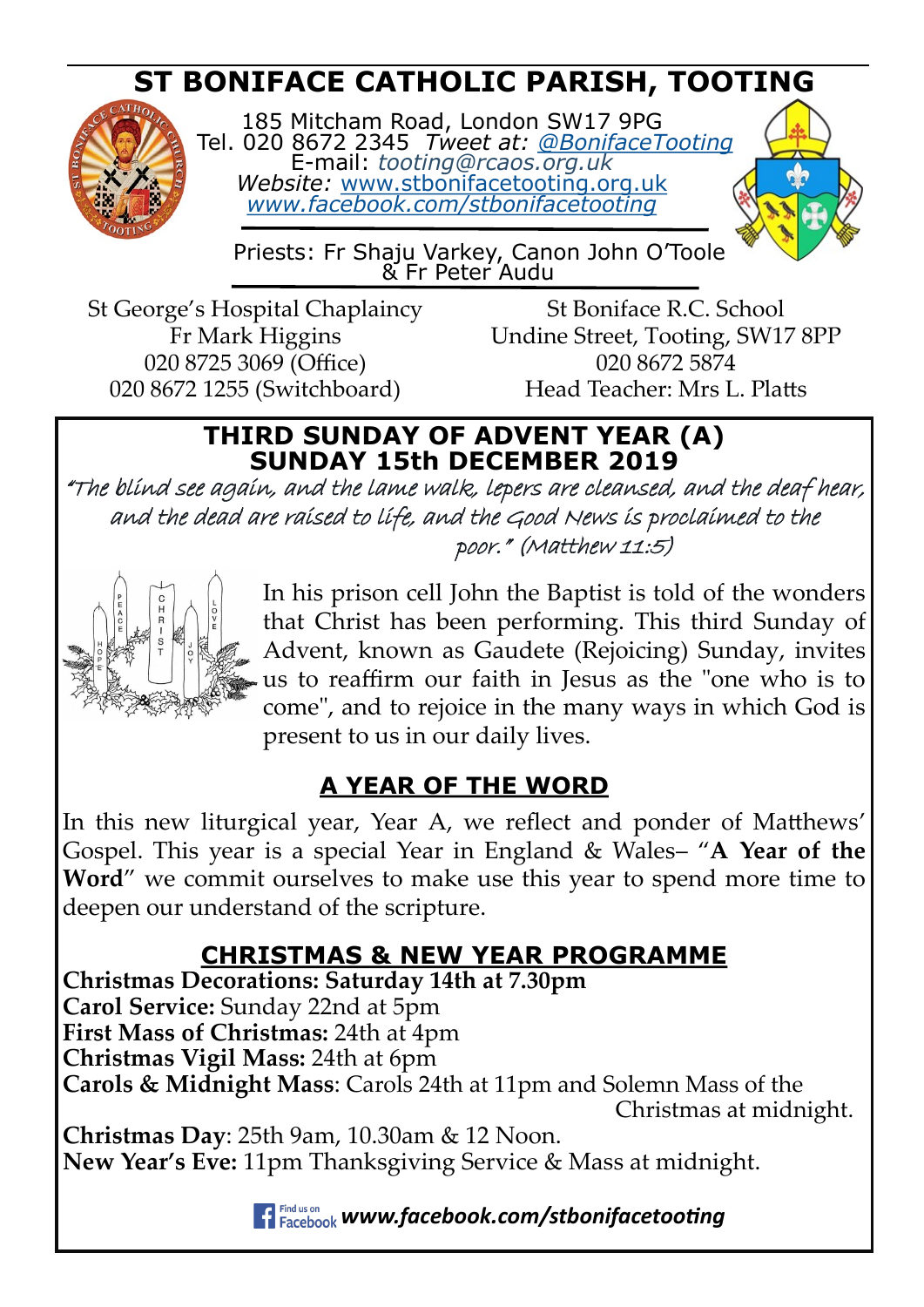### **ENTRANCE ANTIPHON**

*Rejoice in the Lord always; again I say, rejoice. Indeed, the Lord is near.* 

### **LITURGY OF THE WORD**

### **FIRST READING**

### *A reading from the book of Isaiah 35:1-6,10*

Let the wilderness and the dry-lands exult, let the wasteland rejoice and bloom, let it bring forth flowers like the jonquil, let it rejoice and sing for joy. The glory of Lebanon is bestowed on it, the splendour of Carmel and Sharon; they shall see the glory of the Lord, the splendour of our God. Strengthen all weary hands,

steady all trembling knees and say to all faint hearts, 'Courage! Do not be afraid. 'Look, your God is coming, vengeance is coming, the retribution of God; he is coming to save you.' Then the eyes of the blind shall be opened, the ears of the deaf unsealed, then the lame shall leap like a deer and the tongues of the dumb sing for joy for those the Lord has ransomed shall return. They will come to Zion shouting for joy, everlasting joy on their faces; joy and gladness will go with them and sorrow and lament be ended.

The word of the Lord. *R***. Thanks be to God**

### *RESPONSORIAL PSALM Psalm 145(146):6-10*

### *R. Come Lord and save us*

It is the Lord who keeps faith for ever, Who is just to those who are oppressed. It is he who gives bread to the hungry, The Lord, who sets prisoners free. *R*

It is the Lord who gives sight to the blind, Who raise up those who are bowed down, The Lord, who protects the stranger And upholds the widow and orphan *R*

It is the Lord who loves the just But thwarts the path of the wicked. The Lord will reign for ever, Zion's God, from age to age. *R*

# **SECOND READING**

# *A Reading from the second letter of St. Paul to the James 5:7-10*

Be patient, brothers, until the Lord's coming. Think of a farmer: how patiently he waits for the precious fruit of the ground until it has had the autumn rains and the spring rains! You too have to be patient; do not lose heart, because the Lord's coming will be soon. Do not make complaints against one another, brothers, so as not to be brought to judgement yourselves; the Judge is already to be seen waiting at the gates. For your example, brothers, in submitting with patience, take the prophets who spoke in the name of the Lord.

The word of the Lord **R. Thanks be to God**.

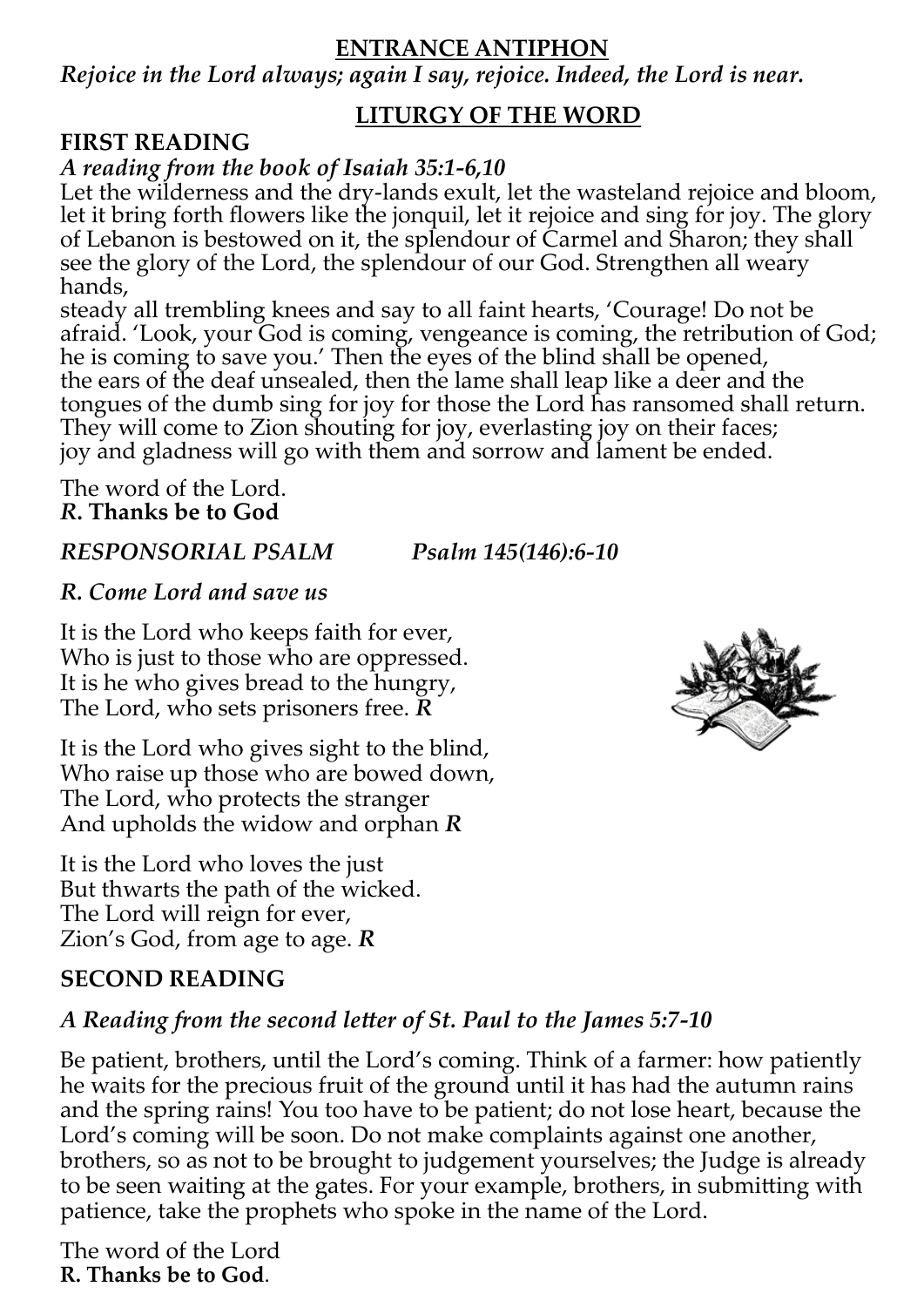#### **GOSPEL ACCLAMATION**

*Alleluia, alleluia! The spirit of the Lord has been given to me. He has sent me to bring the good news to the poor. Alleluia!*

### **GOSPEL**

#### *A Reading from the holy Gospel according to Matthew 11:2-11*

John in his prison had heard what Christ was doing and he sent his disciples to ask him, 'Are you the one who is to come, or have we got to wait for someone else?' Jesus answered, 'Go back and tell John what you hear and see; the blind see again, and the lame walk, lepers are cleansed, and the deaf hear, and the dead are raised to life and the Good News is proclaimed to the poor; and happy is the man who does not lose faith in me.'

 As the messengers were leaving, Jesus began to talk to the people about John: 'What did you go out into the wilderness to see? A reed swaying in the breeze? No? Then what did you go out to see? A man wearing fine clothes? Oh no, those who wear fine clothes are to be found in palaces. Then what did you go out for? To see a prophet? Yes, I tell you, and much more than a prophet: he is the one of whom scripture says: 'Look, I am going to send my messenger before you; he will prepare your way before you. 'I tell you solemnly, of all the children born of women, a greater than John the Baptist has never been seen; yet the least in the kingdom of heaven is greater than he is.'

The Gospel of the Lord. **R. Praise to you Lord Jesus Christ**

### **THE NICENE CREED**

**I believe in one God, the Father almighty, maker of heaven and earth, of all things visible and invisible.**

**I believe in one Lord Jesus Christ, the Only Begotten Son of God, born of the Father before all ages. God from God, Light from Light, true God from true God, begotten, not made, consubstantial with the Father; Through him all things were made. For us men and for our salvation he came down from heaven, and by the Holy Spirit (all bow)** *was incarnate of the Virgin Mary, and became man.* 

**For our sake he was crucified under Pontius Pilate, he suffered death and was buried, and rose again on the third day in accordance with the Scriptures. He ascended into heaven and is seated at the right hand of the Father. He will come again in glory to judge the living and the dead and his kingdom will have no end. I believe in the Holy Spirit, the Lord, the giver of life, who proceeds from the Father and the Son, who with the Father and the Son is adored and glorified, who has spoken through the prophets.** 

**I believe in one, holy, catholic, and apostolic Church. I confess one baptism for the forgiveness of sins and I look forward to the resurrection of the dead and the life of the world to come. Amen.**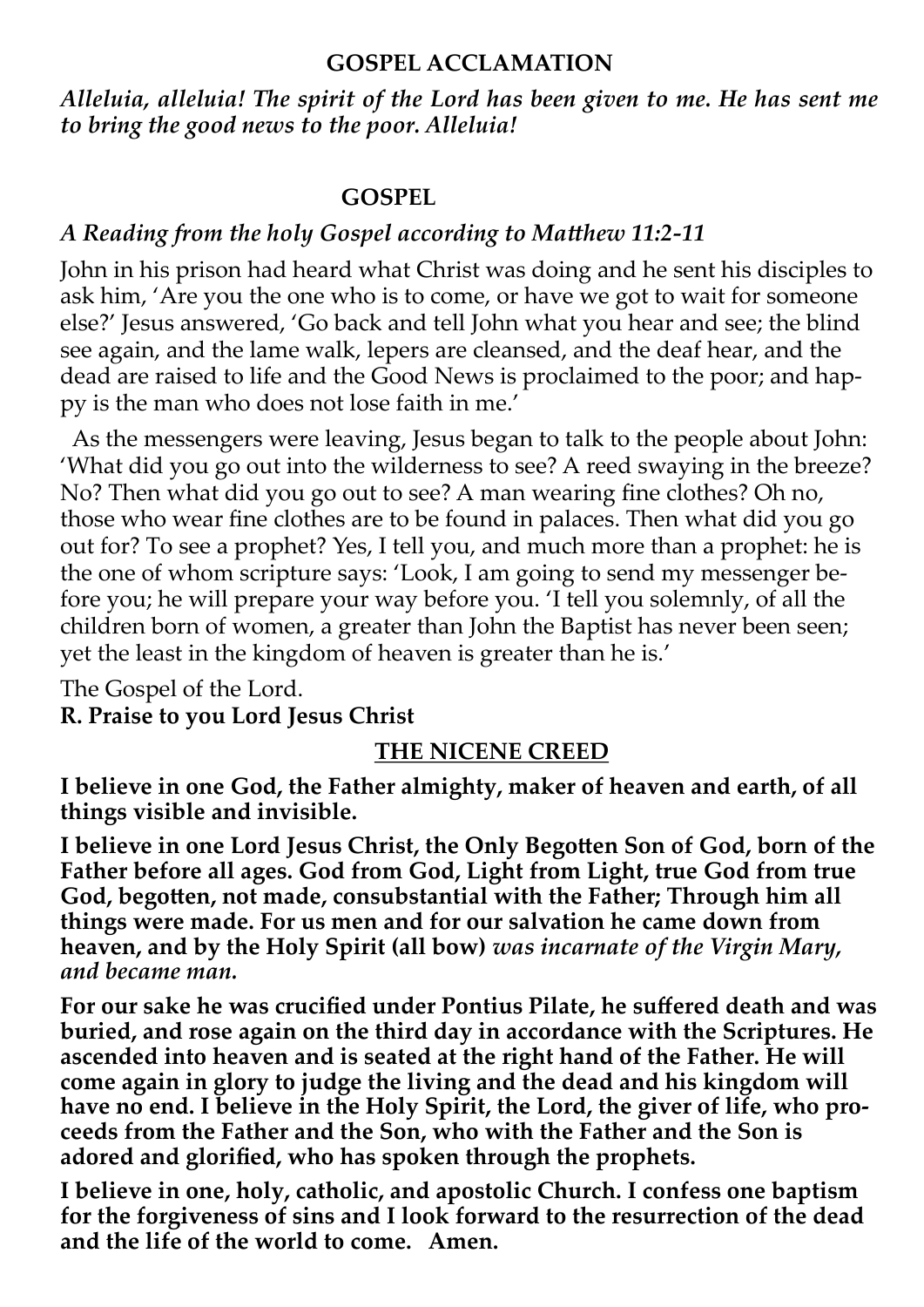# **THE LITURGY OF THE EUCHARIST**

# **SANCTUS**

**Holy, Holy, Holy Lord God of hosts. Heaven and earth are full of your glory. Hosanna in the highest. Blessed is he who comes in the name of the Lord. Hosanna in the highest.**

# **THE MYSTERY OF FAITH.**

*We proclaim your Death, O Lord, and profess your Resurrection, until you come again.* 

# **COMMUNION RITE**

Deliver us, Lord, we pray… *For the kingdom, the power and the glory are yours now and for ever*

**Behold the Lamb of God…***Lord, I am not worthy that you should enter under my roof, but only say the word and my soul shall be healed.*

# **COMMUNION ANTIPHON**

**Say to the faint of heart: Be strong and to not fear. Behold our God will come, and he will save us.** 

# **PARISH INFORMATION, FAITH NEWS & MISSION**

**CHRISTMAS PARTY:** all the tickets are gone for the Party. Christmas Party on *Sunday 15th December 7pm-11.45pm in the main Hall. You need a ticket to join the party. Cooking & setting up the hall from 1.15pm-4pm. If anyone can help, please come to the hall.*

**ALL NATIONS CAROL SERVICE (**Parish Carol Service):: This year, we will have a **carol service, on SUNDAY 22nd DE-CEMBER at 5pm led mainly by Parish Choir, Children's Choir and different nationalities** sung in different languages.



Philippino, Polish, Irish, Tamil, French, Kerala, Spanish, Urdu & African-Caribbean communities are requested to come together and practise the carols. *Christmas Raffle Draw and reception follow in the hall. Thank you.*

**COMMUNITY CHOIR PRACTICES***: Philippino this Sunday after 12:00 Mass, Polish & Spanish on Sunday 15th after 10.30am Mass, African & Caribbean after 10.30 on Sunday 15th Dec. All other communities are requested to get ready for the carols. Many thanks*

**CHILDREN'S CHOIR***:* will sing at the **PARISH CAROLS SERVICE ON 22ND December** and **the first Mass of Christmas on 24th December**. Parents are encouraged to send your children for Choir practice **on Saturday 21st at 4.30pm.** Many thanks

**CHRISTMAS DECORATION:** All are requested to come and help in decorating the Church on **Saturday 14th December after the 6.30pm Mass**. Many thanks.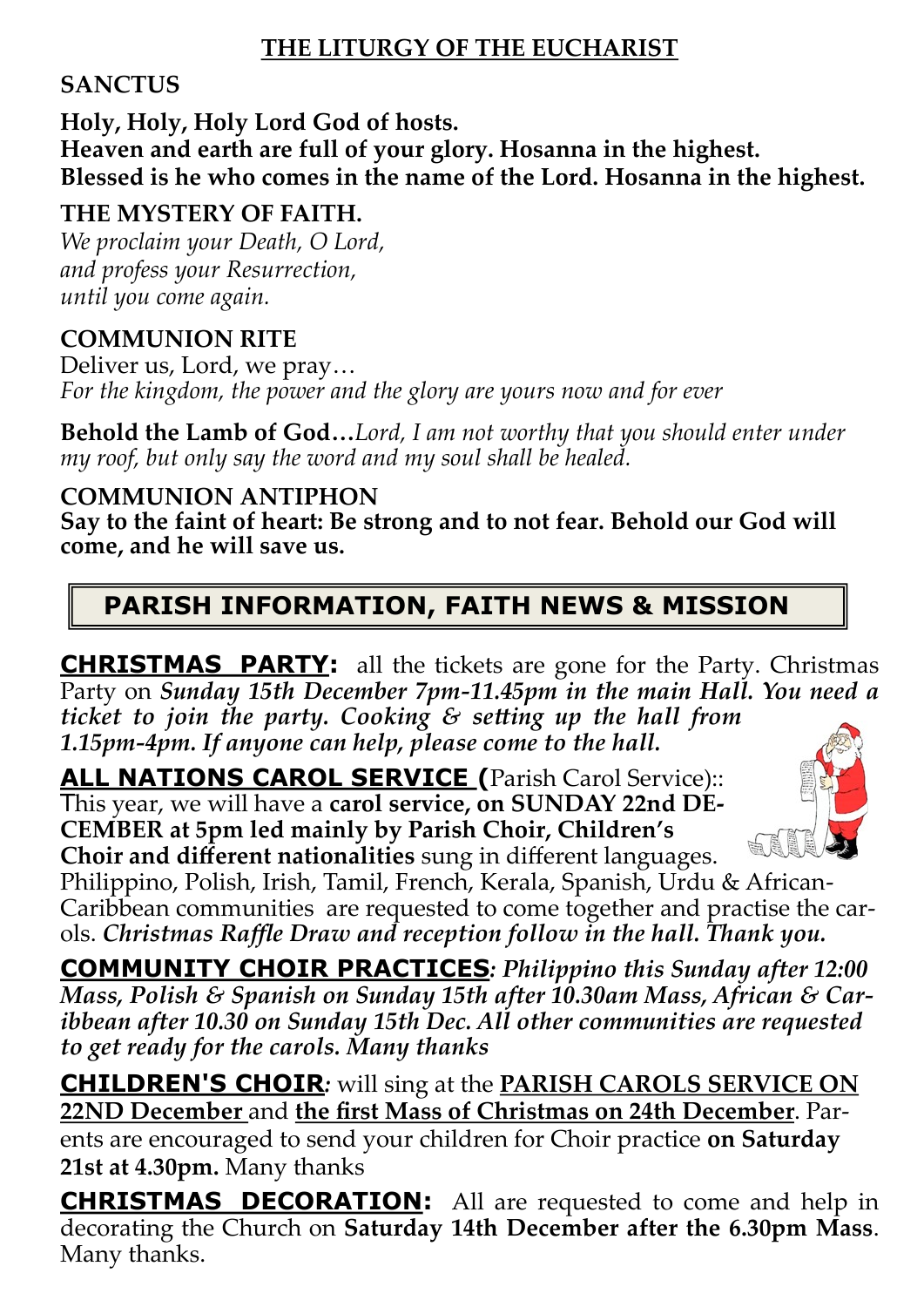**CHRISTMAS RAFFLE:** This year's Raffle is for raising money for a new organ. Please support generously by selling as many raffle tickets among your friends, family & colleagues. **ONE WEEK TO GO FOR THE DRAW. Please return the counterfoils with the money to a priest or pass to the Parish Office. Thank you.** 

**SPANISH COMMUNITY:** members are planning to start a WhatsApp group to coordinate their activities in the parish. The members, if they are willing to join, please give your contact number in the sheet in the Porch.

**TRAINING FOR ALTAR SERVERS:** The next training sessions are on this **SATURDAY 14th DECEMBER** at 4pm.

**CHOCOLATE & WINE TOMBOLA:** thanks to all those who contributed towards chocolates or a wine bottle as TOMBOLA prizes for the Christmas Party celebrations.

**SIMBANG GABI:** (Filipino for "Night Mass") is a devotional nine-day series of Masses practised by Roman Catholics in the Philippines in anticipation of Christmas. There will be Simbang Gabi Masses in our church from the **16th Dec-24th DEC. 16th Dec at 7.30pm, 17th -22nd at 6.30pm, 23rd Dec at 7pm.** 

All the members of the Philippino community are requested to join for the celebration at Mass and the reception in the hall after the Mass. **Fr Clare Conde will be the main celebrant on 23rd and the Mass will be in Tagalog**.

**CHRISTMAS CARDS:** There is a Christmas card for all of you from Canon John, Fr Peter, Alan and Fr Shaju. Please collect from the Church porch as it has the details of all the major services and Masses of Advent, Christmas and the New Year. The Parish requests you to please take few extra cards and invite your loved ones and the neighbours to our Church Christmas & New Year celebrations.

**NEW YEAR THANKSGIVING SERVICE & MASS:** We, as a Parish will come together and spend time in thanksgiving to God for all the blessings each one of us and our families have received in 2019. The Thanksgiving Service will begin at 11pm on Tuesday 31st December and we begin the New Year with the Lord in the Mass at midnight followed by New Year's celebration in the hall.

**Confessions and Adoration on 31st December from 10pm.**

**FIRST MASS OF CHRISTMAS: is ideal for children & families. Children will act out the gospel and will come for the Mass dressed as angel, shepherd or one that relates to Christmas theme. Please encourage your child to participate in it.**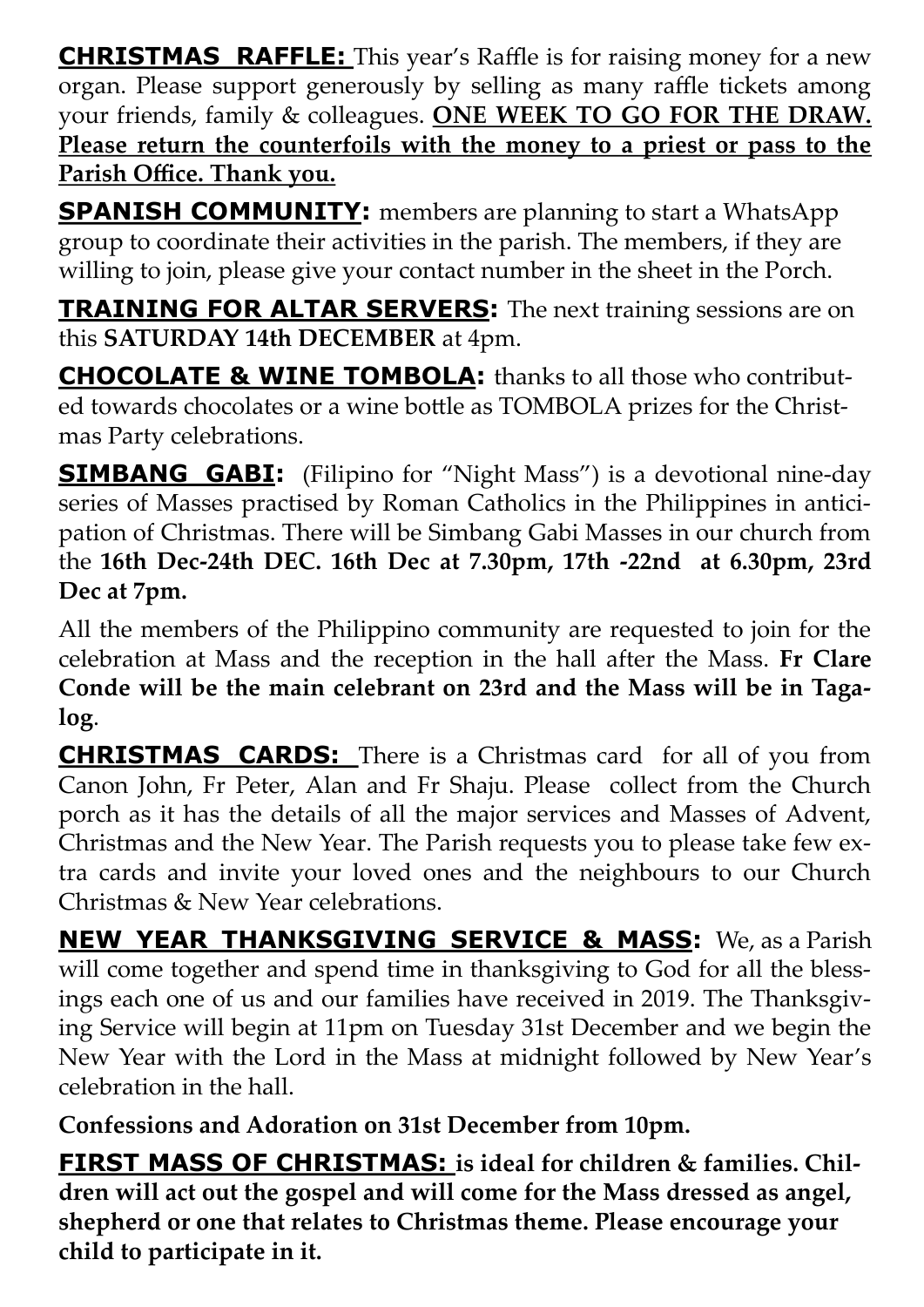**CHRISTMAS LIGHTS OUTSIDE:** will switch on this Sunday at 5pm. **READERS & EUCHARISTIC MINISTERS FOR CHRISTMAS** 

**MASSES**: Those who wish to be a reader or Eucharistic minister at Masses of Christmas, please write down your name in the sheet provided in the Porch.

**LAST WEEKDAY MASS IN 2019:** The last weekday Mass in 2019 at **9.30pm on Tuesday 31st December** will be a special Mass for all the faithful departed in 2019 in our family and amongst our friends. During the Mass the names of your loved ones who died this year will be read out. If you wish to their name(s) to be included please write on the labelled sheet in the Church porch.

**SVP HOMELESS & PRISON PACKS AVAILABLE:** Those who missed out last weekend, please contact Tommy in Café.

**WEEKDAY MASS ON MONDAY, 16TH DECEMBER**: Due to St Boniface School carols, the Mass in the evening will be at 7.30pm, not 6.30pm.

**FIRST HOLY COMMUNION PARENTS MEETING**: Will be on 9th January 2020 at 7.15pm in the Function Suite

**FIRST FIVE SATURDAYS DEVOTIONS:** Next one is on Saturday 4th January beginning with Adoration at 8.45am followed by morning prayers, Mass at 9.30am, Novena and Rosary. You all are invited

**LITURGY FOR CHILDREN:** At the beginning of **10:30am mass on Sunday, all children 5-10 years** are requested to come forward towards the Sanctuary to join for the liturgy procession. Catechists will lead them out to the Parish Meeting Room.

**INTERESTED IN BECOMING A CATHOLIC?(RCIA AND ADULT CONFIRMATION):** The next Session is on **Monday 16th December at 7.15pm in the Parish Meeting Room (in the Presbytery).**

**50+ CLUB, CHARISMATIC PRAYER GROUP, PADRE PIO GROUP and ROSARY GROUP: closed for Christmas.** 

**FOOD BANK:** the box for Food Bank contributions is in the Coffee Shop.

**INFANTS BAPTISM:** Any parents who wish to baptise their children should register in the parish and attend the Mass regularly for at least six months. Those who moved recently to the parish should get evidence of the catholic practice. Fr Shaju will be happy to talk to you during Parish Open house if you have any queries.

*For all those who are celebrating their birthday this week the Parish wishes you a Happy Birthday and we join you to give thanks to God for the wonderful gift of life to you & you a special gift to us. The Parish also wishes every blessing to all the couples who are celebrating their wedding anniversary this week.*

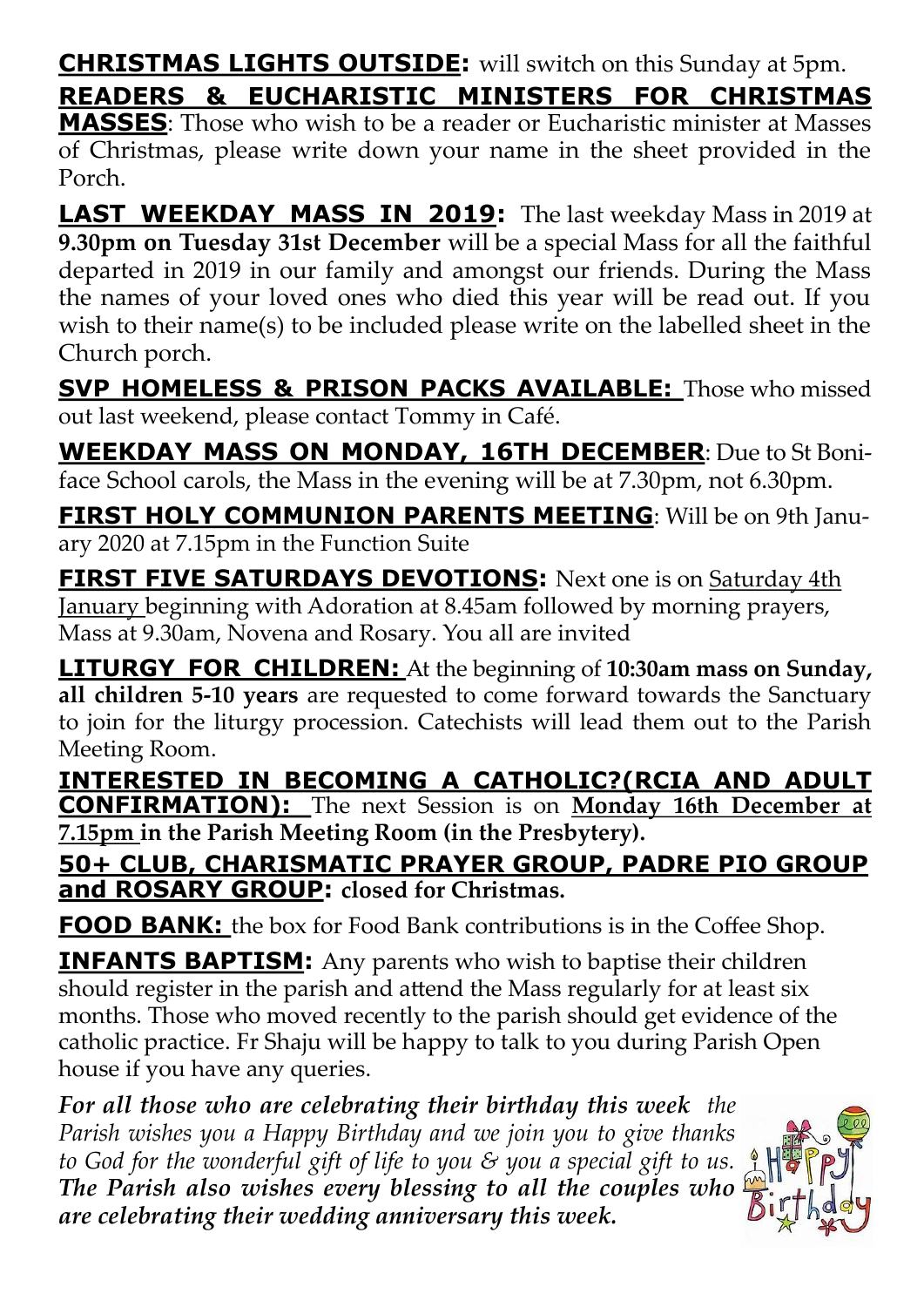**NEED TO SEE A PRIEST:** If you need to see a priest to sign a school supplementary form, discuss about baptism or wedding or a private matter, please come to the Parish Open House every Friday from 4pm– 6pm. No appointment needed

**HOSPITAL VISITS :** For any person admitted in St George's Hospital and who would like to see a priest, please contact Fr Mark Higgins, the hospital chaplain on 020 8725 3069. In an emergency, please ask the ward staff to contact the Catholic priest on call.

#### **PARISH PRAYER LIST Please remember in your prayers all those on our parish prayer list.**

**The Sick:** Rosario Alfonso, Rosalie Hickey, Anastatsia Ogbonna, Agnelo Fernades, Nilojan Mariyathas, Betty Joyce, Tony Hardy, Esther Daley, Norman Mendonca, Irene Mendonca, Julianna Hayfron, Nino Abel, Albert Folvi, Marciana Tangcay, Geoff Blwyddin Helena O'Connor, Pat Nolan, Norah Bolger, Anne Scanlon, Fortunata D'Souza, Nigel Searle, Gordon King, Maria Fatima, Fernando, Michael Andrade, Christina Grogan, Matilda Addison, Elizabeth Bosley & Janet Adams

**Anniversaries**: Joseph Johnson, Sherrie O;Mahoney, Anne Kelly, Ian Hurst, Michael O'Malley, Selwyn Williams, Don Revell, Waclaw Lach, David Leggatt, Luigi Cristiano, Madelaine Joyce, Thomas Dunleavy, Kirian Lopes, Raymond Ashley, Oliver Murray, Stephen Kinsella, Ray Nieslony, Karl Jackson, Nora Doherty, Mary Prospere, Sandra Moore, Raymond D'Souza, Gloria Guillen and Marlo Luna. **May they rest in peace – Amen.**

|          |                                                                     | 14th & 15th December                        | 21st & 22nd December                  |  |  |
|----------|---------------------------------------------------------------------|---------------------------------------------|---------------------------------------|--|--|
|          | LITURGICAL READERS (please collect a copy of the rota)              |                                             |                                       |  |  |
| Sat18.30 |                                                                     | Mathew D'Souza,                             | Mericel Austria Altea,                |  |  |
|          |                                                                     | Lucinda D'Souza                             | Agnela Cabral                         |  |  |
| 09.00    |                                                                     | Angela Lum Wai, Mary Donoghue               | Robin Thomas, Katherine Bennett       |  |  |
| 10.30    |                                                                     | Josie McCarthy, Fortune Musonda             | Princess Ikpoh,<br>Rebekka Prabakaran |  |  |
|          |                                                                     |                                             |                                       |  |  |
| 12.00    |                                                                     | Keoni McGowan,                              | Tara Butler,                          |  |  |
|          |                                                                     | <b>Callum Fernandes</b>                     | <b>Charmaine Fernandes</b>            |  |  |
| 18.30    |                                                                     | Susan Daniel, Philippa Keeling              | Remija Mponzi, Emie Roberts           |  |  |
|          | <b>EUCHARISTIC MINISTERS</b><br>(please collect a copy of the rota) |                                             |                                       |  |  |
| Sat18.30 |                                                                     | Juliana De Souza, Ethna Power               | Stephanie Flaherty, Lucinda D'Souza   |  |  |
|          | Mathew D'Souza<br>Michael Soupraya                                  |                                             |                                       |  |  |
| 09.00    |                                                                     | Kuriakose Antony, Farrah Jacob              | Rita Lobo, Anoop Kurian,              |  |  |
|          |                                                                     | Angus Xavier                                | Sophi Anoop                           |  |  |
| 10.30    |                                                                     | Ann Lusena, Srikanth Lusena                 | Mary Sagoe, Anita Bennett             |  |  |
|          | Therese Onyebalu                                                    |                                             | Lola Lawrence                         |  |  |
| 12.00    | Angelo Aningalan, Rosemary Kana-                                    |                                             | Carmelita Henson, Karen Lee-          |  |  |
|          | garatnam, David Lobo<br>Hudson, Pamela Fernandes                    |                                             |                                       |  |  |
| 18.30    | Reya Mathai, Isabella Mitchell,                                     |                                             | Agnes Babu, Virginia Corpuz           |  |  |
|          | Thiviya Robenet                                                     |                                             | Michael Rajcoomar                     |  |  |
|          |                                                                     | Church Cleaning:   Wk3: Mon 16th Dec @ 10am | Wk4: Mon 23rd Dec @ 7pm               |  |  |